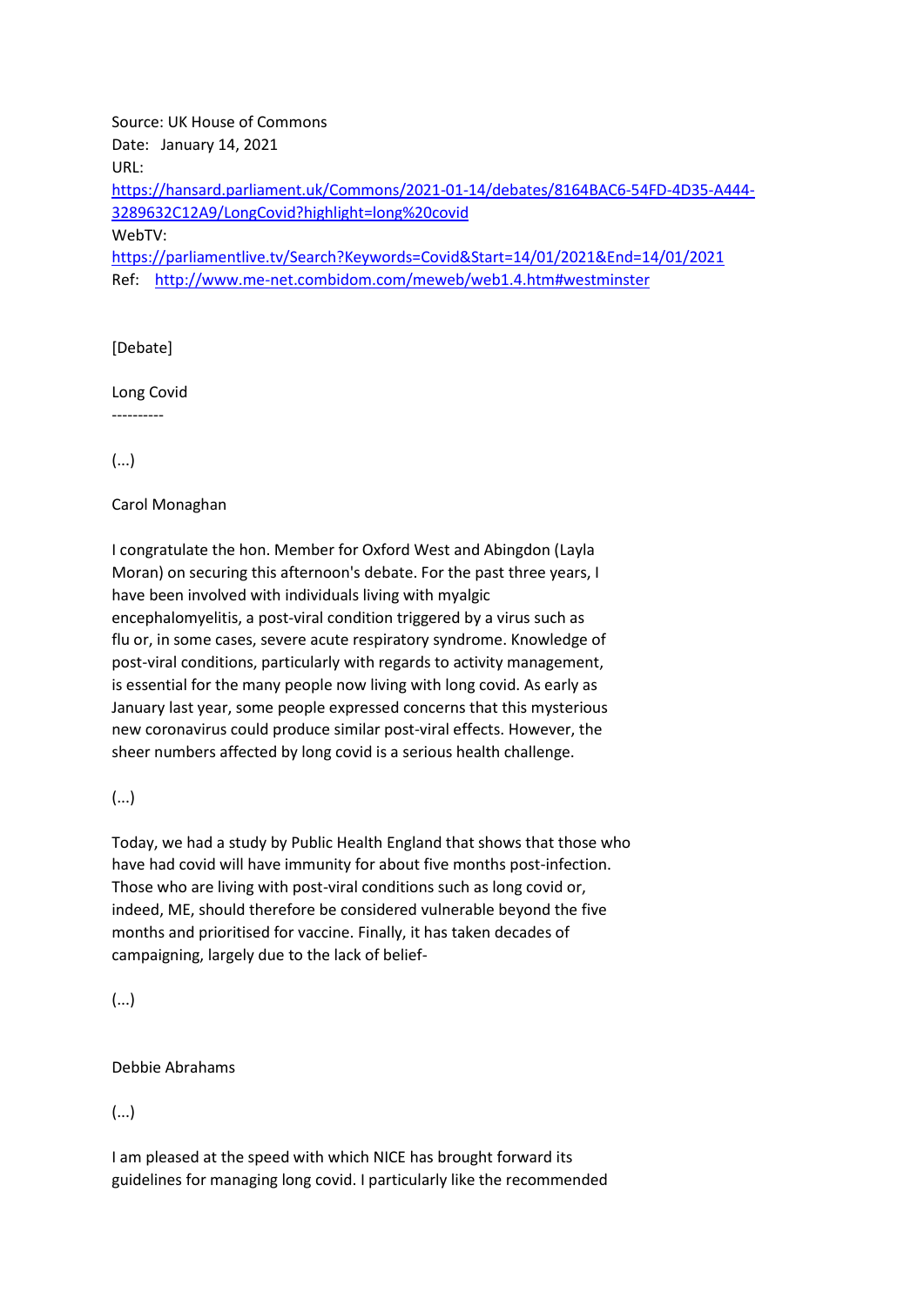holistic healthcare approach when assessing patients with symptoms between four weeks and 12 weeks, and after 12 weeks, with the emphasis on empathy and acknowledging the impact that the symptoms may be having on the patient's day-to-day life, including their ability to work. However, I was surprised that there was no reference to immunology or immune therapies. I hope that we have learned from the mistakes made in how we prevent, treat and care for people suffering with chronic fatigue syndrome, also known as ME, and post-viral syndrome.

(...)

## Mr Alistair Carmichael

(...)

One point that I really want to get across in the short time available to me is that so little is yet known about long covid. We have an emerging picture, but those in Government have to demonstrate a bit of humility in their response, accepting that we do not yet know the full picture of how this will affect people. There must be more flexibility in how the system responds to people who are affected in this way. The point has been made to me by constituents that there is a lot of crossover between the symptoms and treatment of people with long covid and those who suffer from ME; I think that point was also made by the hon. Member for Oldham East and Saddleworth (Debbie Abrahams). Certainly, looking back over the years at the way in which the benefits system has coped with people who suffer from ME, let alone the medical profession, we can see that this will be a problem with which we shall have to come to terms for some considerable time.

(...)

Neale Hanvey

(...)

Research suggests that 10% of the infected population will suffer from long covid and, in line with other post-viral syndromes such as ME, it may become a chronic, potentially lifelong condition. The president of the British Society for Immunology has said: 'As the pandemic has gone on, it has become clear that...Covid-19 is more far reaching than affecting just the respiratory system'.

(...)